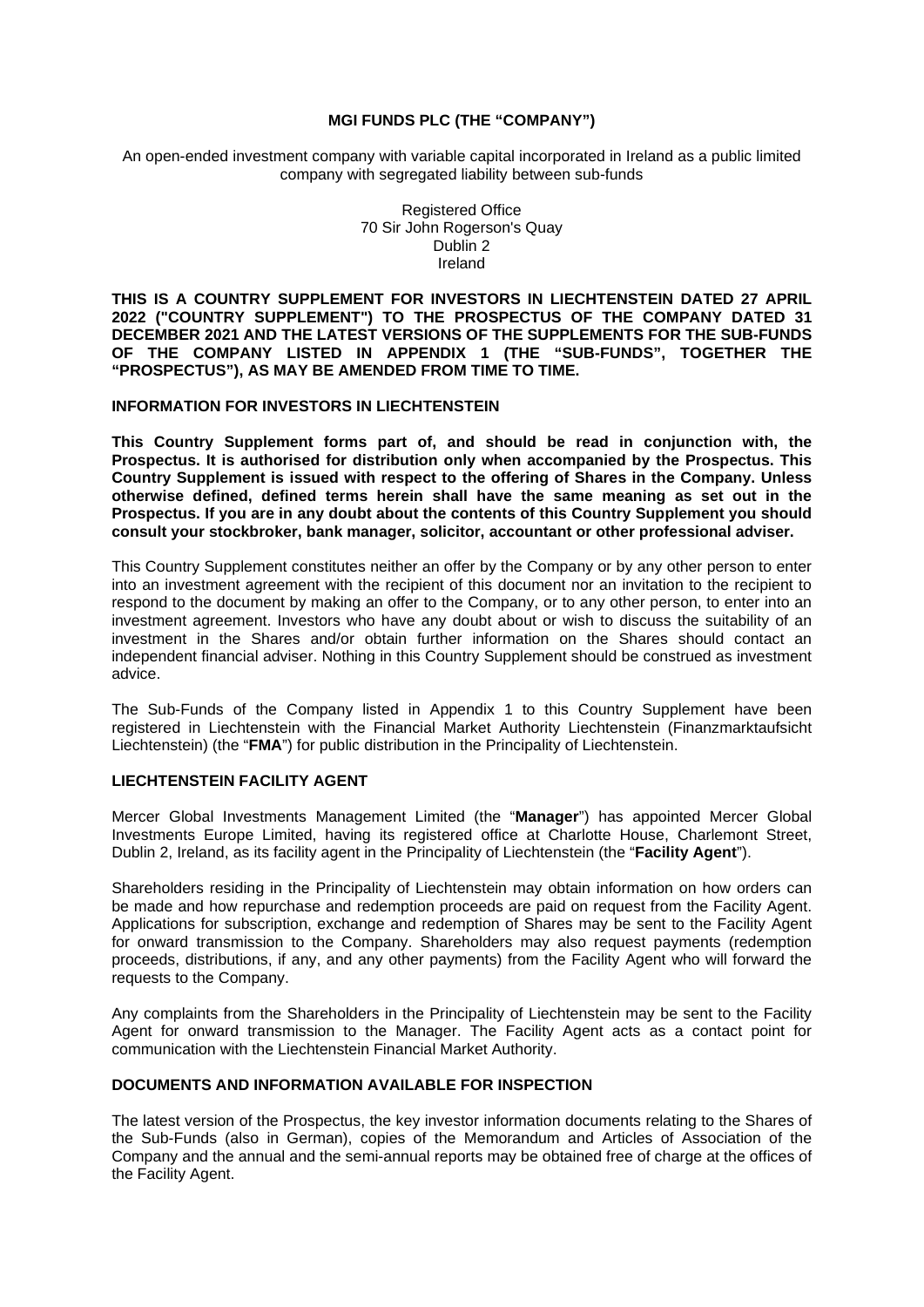The latest subscription, redemption and conversion prices are available free of charge upon request at the offices of the Facility Agent.

#### **PUBLICATION MEDIUM**

The latest version of the Prospectus, the key investor information documents relating to the Shares of the Sub-Funds (also in German), the latest annual and the semi-annual reports and the subscription and redemption prices resp. the Net Asset Value per share are available online on [www.bloomberg.com.](http://www.bloomberg.com/) 

# **FEES AND EXPENSES**

Information on fees and expenses is set out in the 'Fees and Expenses' section of the Prospectus.